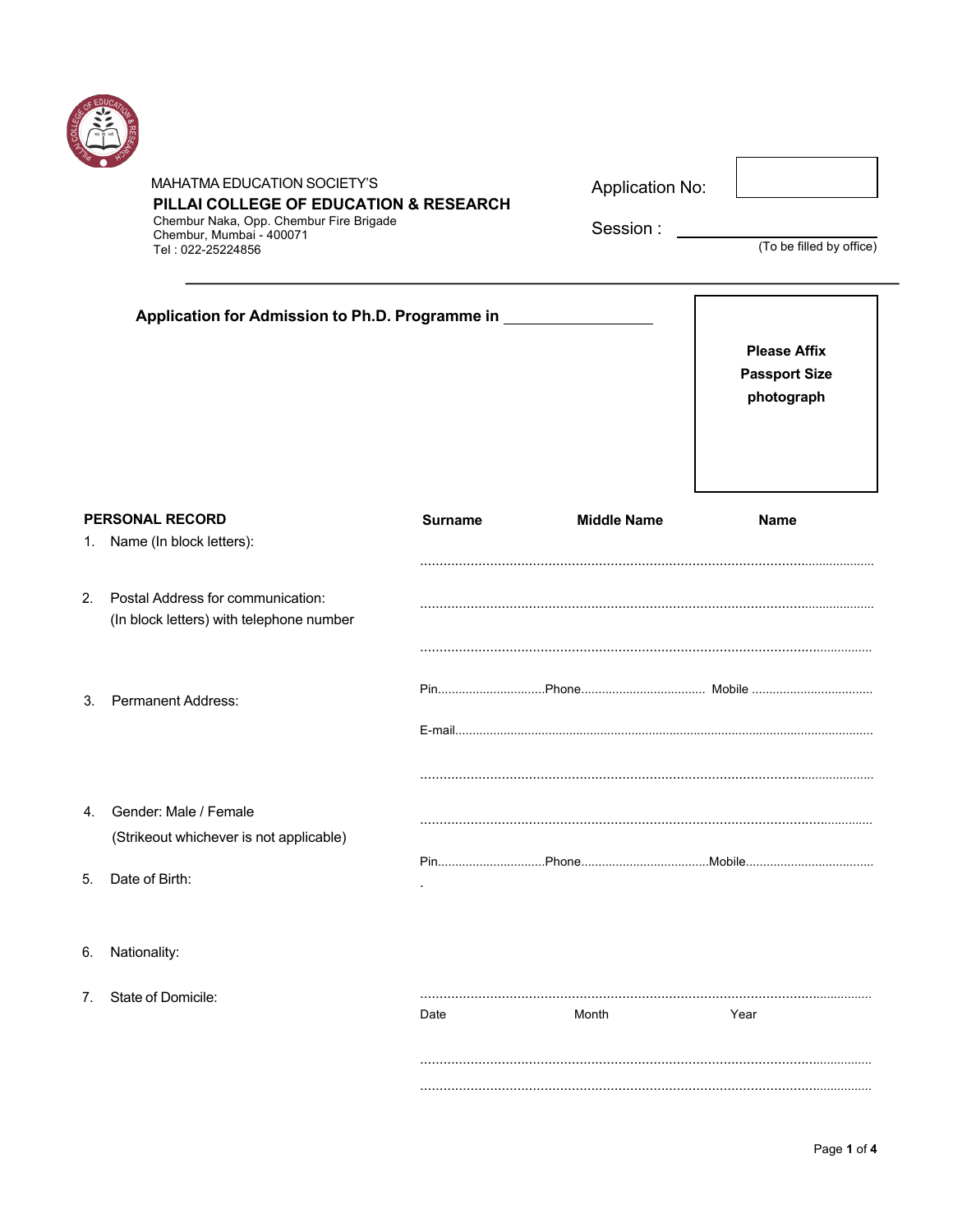## 8. Category:

(Please Tick the appropriate box & attach attested Cast Certificate)

|                  | ∽<br>∸ |           |       |       | ∼     |       |            |            |
|------------------|--------|-----------|-------|-------|-------|-------|------------|------------|
| Open<br>Category | SC     | <b>ST</b> | DT(A) | NT(B) | NT(C) | NT(D) | <b>OBC</b> | <b>SBC</b> |
|                  |        |           |       |       |       |       |            |            |

- 9. Eligibility : PET Mumbai University / Exempt GATE/SET/NET/Any Other (Attach relevant documents)
- 10. Present Occupation / Employment (Name and Address of the Employer):

………………………………………………………………………………………………………………………………………….…… …………………………………………………………………………………………………………………………..…………...………

### 11. Education Record:

Particulars of Degrees previously obtained (Attach attested copies of Statement of Marks and Certificates):

| Degree                        | University | Year of<br>Passing | Subjects Offered | Class /<br>Grade | Percentage/<br>Grade Points |
|-------------------------------|------------|--------------------|------------------|------------------|-----------------------------|
| Bachelor's Degree             |            |                    |                  |                  |                             |
| Master's Degree               |            |                    |                  |                  |                             |
| M. Phil. Degree               |            |                    |                  |                  |                             |
| Any other Degree /<br>Diploma |            |                    |                  |                  |                             |

12. Details of Experience (Attach necessary Certificates):

| S. No. | Name of Organisation | Post held with Pay-<br>Scale / Pay Band<br>with Grade Pay | Description and type of work in<br>teaching / research / professional<br>practice | Period |
|--------|----------------------|-----------------------------------------------------------|-----------------------------------------------------------------------------------|--------|
|        |                      |                                                           |                                                                                   |        |
|        |                      |                                                           |                                                                                   |        |
|        |                      |                                                           |                                                                                   |        |
|        |                      |                                                           |                                                                                   |        |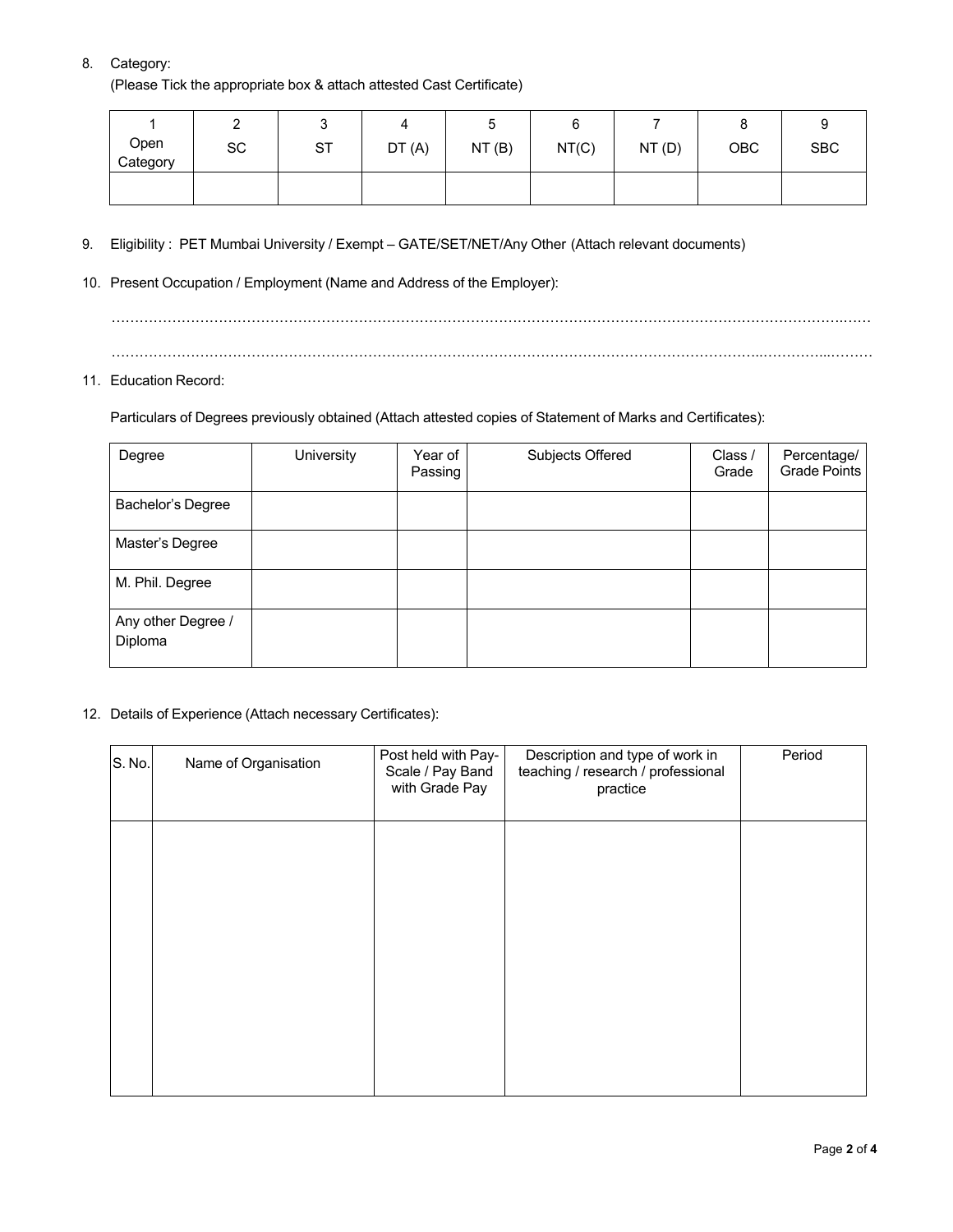#### 13. Particulars of Publications:

|           | S. No. Title of the Paper/ Book | Name of the Journal/ Publisher | <b>Place and Year of</b><br>Publication |
|-----------|---------------------------------|--------------------------------|-----------------------------------------|
|           |                                 |                                |                                         |
| ົ         |                                 |                                |                                         |
| ົ<br>ω    |                                 |                                |                                         |
| $\Lambda$ |                                 |                                |                                         |

14. Name of the Research Guide (your choice, if any): ……………………………….…………………………………………………..

15. Research Topic: ...…………………….……………………..………….………………………………………………...…………..….

…………………………………………….……………………………………………………………………….………………………...

(Attach three copies of the Research outline explaining broad area of research, nature, objectives and scope of the subject, its importance, and tentative title of the research work in approximately 500 words)

16. Record of Enclosures: (Attested copies of Certificates / Documents)

|                               | $5.$ $\overline{\phantom{a}}$ |
|-------------------------------|-------------------------------|
| 2. $\overline{\phantom{a}1}$  | 6.                            |
| $3.$ $\overline{\phantom{a}}$ |                               |
| $\mathbf{4.}$                 |                               |
|                               |                               |

# **APPLICANT'S DECLARATION**

- (i) I hereby declare that the entries in this form are true to the best of my knowledge and belief. I have satisfied myself that I fulfill all the eligibility requirements.
- (ii) I understand that the admission is granted to me on the terms, conditions and rules of the University of Mumbai and such modifications thereof as may by the authorities concerned. I agree to abide by the rules and regulations of the University for the time being in force and such modifications thereof, which may hereafter be made. I understand that my admission may be cancelled if any information furnished by me is proved to be false even on a later date.
- (iii) I agree that the University's decision in all matters concerning my admission, studies, scholarship, discipline and conduct will be final and binding on me.
- (iv) I state that I have not been admitted as a student for this or any other Degree in this or any other University.
- (v) I have read the Rules for the Degree of Doctor of Philosophy (Ph.D.) and I undertake to abide by them.
- (vi) I undertake to regularly report at the Place of Research unless otherwise permitted by the Head, Place of Research on the recommendation of the Research Guide.

Date: **Date: Date: Date: Date: Date:** 

Place: **Place: Place: Place: Place:**